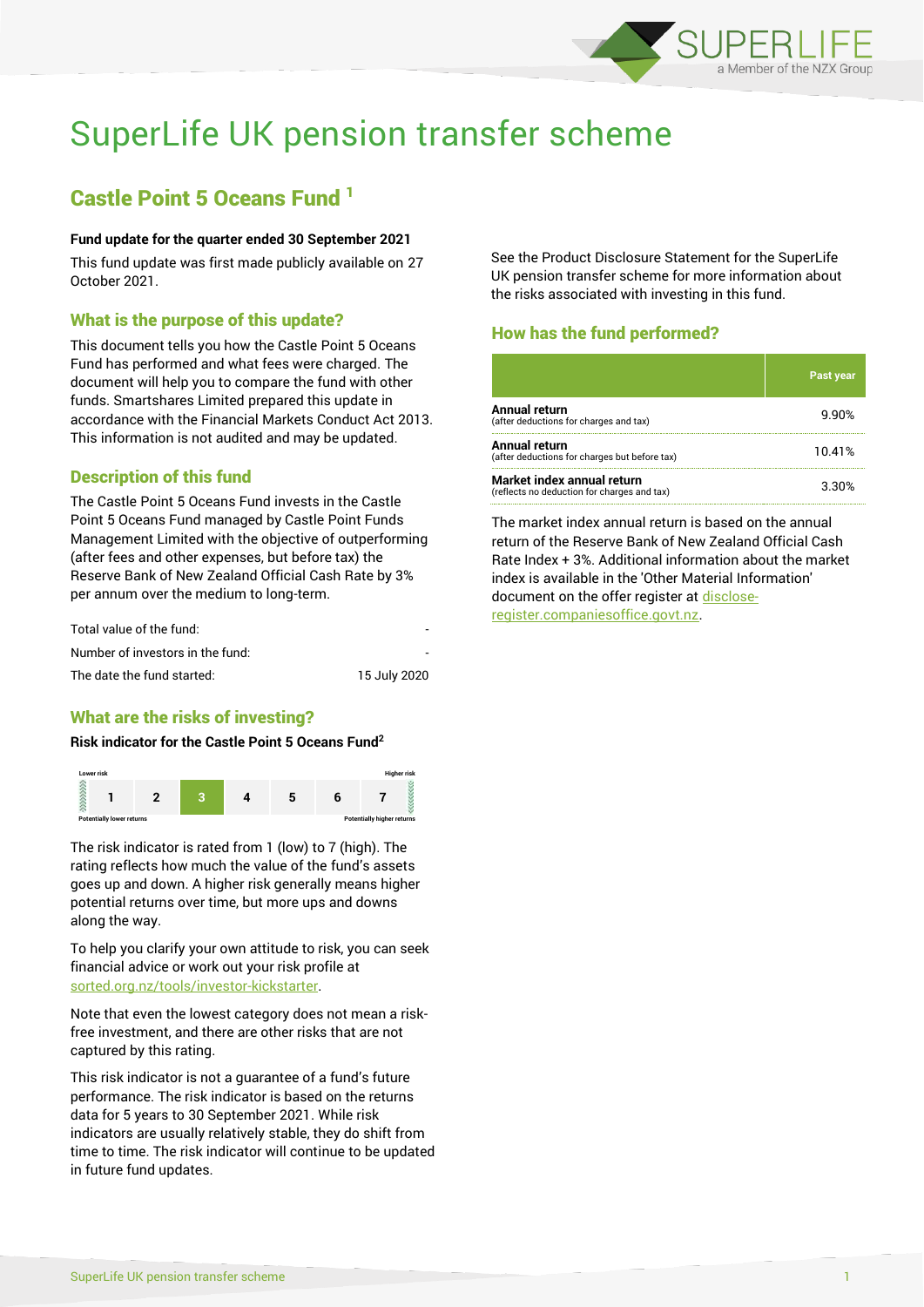

## What fees are investors charged?

Investors in the Castle Point 5 Oceans Fund are charged fund charges. These are as follows:

|                                                    | % per annum of fund's<br>net asset value |  |
|----------------------------------------------------|------------------------------------------|--|
| <b>Total fund charges</b>                          | 1.55%                                    |  |
| Which are made up of:                              |                                          |  |
| <b>Total management and administration charges</b> | 1.55%                                    |  |
| Including:                                         |                                          |  |
| Manager's basic fee                                | 1.54%                                    |  |
| Other management and<br>administration charges     | 0.01%                                    |  |
| Other charges                                      | Dollar amount per investor               |  |
| Administration fee                                 | \$60 per annum                           |  |

Investors may also be charged individual action fees for specific actions or decisions (for example, if an investor has a financial adviser and has agreed to pay a fee to the adviser for providing financial advice). See the Product Disclosure Statement for SuperLife UK pension transfer scheme for more information about those fees.

The fees set out above include GST where applicable.

Small differences in fees and charges can have a big impact on your investment over the long term.

## Example of how this applies to an investor

Jess had \$10,000 in the fund at the start of the year and did not make any further contributions. At the end of the year, Jess received a return after fund charges were deducted of \$990 (that is 9.90% of her initial \$10,000). Jess paid other charges of \$60. This gives Jess a total return after tax of \$930 for the year.

## What does the fund invest in?

#### **Actual investment mix**

This shows the types of assets that the fund invests in.



#### **Target investment mix**

This shows the mix of assets that the fund generally intends to invest in.

| <b>Asset Category</b>        | <b>Target asset mix</b> |
|------------------------------|-------------------------|
| Cash and cash equivalents    |                         |
| New Zealand fixed interest   |                         |
| International fixed interest |                         |
| Australasian equities        | 100.00%                 |
| International equities       |                         |
| Listed property              |                         |
| Unlisted property            |                         |
| Commodities                  |                         |
| Other                        |                         |